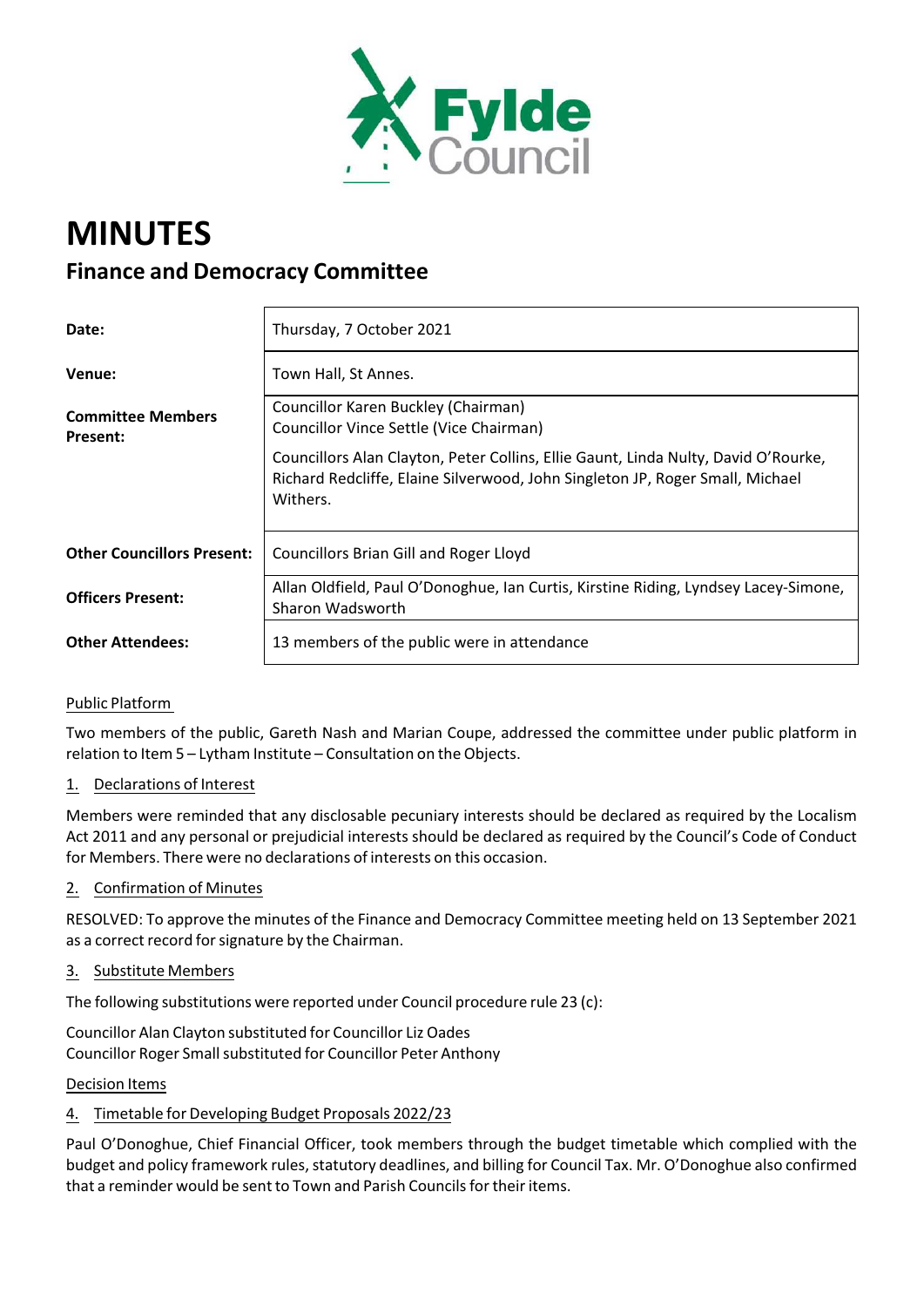Minutes – Finance and Democracy Committee – 7 October 2021

It was RESOLVED to adopt the timetable as shown at Appendix A of the report for the budget setting process for 2022/23.

# 5. Lytham Institute – Consultation on the Objects

Ian Curtis, Head of Governance, introduced a report on the responses to the consultation on possible new objects for the charity. The proposed objects were based on a model objects clause published by the Charity Commission for community centres, which was considered to be the closest modern equivalent to the present objects, which dated from 1917. Mr. Curtis emphasized that the Charity Commission, not the charity, would settle any new objects and would take into account any submissions by members of the public, as well as the proposal by the trust. The consultation responses would be submitted to the Commission to enable the Commission to take them into account. The Commission would be likely to undertake further formal consultation before confirming any changes

Mr. Curtis highlighted that several responses focused on the preservation or use of the Institute building rather than the proposed Objects. He advised that making the building preservation the primary focus of the objects would not be consistent with the original 1917 objects under which the preservation of the building did not appear to be the primary consideration. However, the building forms part of the permanent endowment of the charity, so Charity Commission consent would be needed to dispose of the building.

Councillor Buckley requested that an additional recommendation be added for a member briefing session to be arranged for members to understand the legal obligations as well as the relationship between the council as sole corporate Trustee and the council'slocal authority role.

Following a detailed discussion on the consultation and the Objects, Councillor Peter Collins moved an amendment to remove the wording "*or other appropriate premises*" from the proposed recommendation.

Following a request for a recorded vote, the vote on the amendment was taken:

Votes for the proposal (4) - Councillors Clayton, P Collins, Nulty and Silverwood.

Votes against the proposal (8) – Councillors Buckley, Settle, Gaunt, O'Rourke, Redcliffe, Singleton, Small and Withers.

The amendment was LOST.

Before the vote was taken on the substantive motion Mr. Curtis clarified that the Council is the trustee of the Lytham Institute, not individual Councillors, and under part 3 of the constitution the Finance and Democracy Committee isthe appropriate forum to take future decisions.

Without further discussion it was RESOLVED that: ‐

1. The council, as the sole corporate trustee of the Lytham Institute Trust, applies to the Charity Commission to make a cy-pres scheme to change the Objects of the charity from its existing objects to the following:

"*To further or benefit the residents of Lytham and the neighborhood, without distinction of gender, sexual* orientation, race or of political, religious, or other opinions by providing facilities in the interests of social welfare for learning, recreation, and leisure time occupation, including cultural and art exhibitions, with the objective of *improving the conditions of life for the residents.*

In furtherance of these objects but not otherwise, the trustees shall have power to maintain or manage or co*operate with any statutory authority in the maintenance and management of the Lytham Institute building or other appropriate premisesfor activities promoted by the charity in furtherance of the above objects*."

- 2. The Trust consider feedback provided through the consultation exercise that commented on other aspects of the Trust and assets when delivering the Objects of the Trust.
- 3. A member briefing session be arranged on legal obligationsin relation to Lytham Institute.
- 6. Fully Funded Revenue Budget Increase ‐PRS HMO Inspection Programme

Kirstine Riding, Housing Services Manager, provided members with an overview of a proactive inspection programme of private rental sector (PRS) HMOs within the Fylde. The project would be funded using Homelessness Prevention Grant (HPG) funding for 2021/22, totaling £107,457. The direct project costs totaled £96,623 and the remaining £10,824 would be used to support the work of the Housing Service to provide continued support for clientsidentified asfacing homelessness during the project.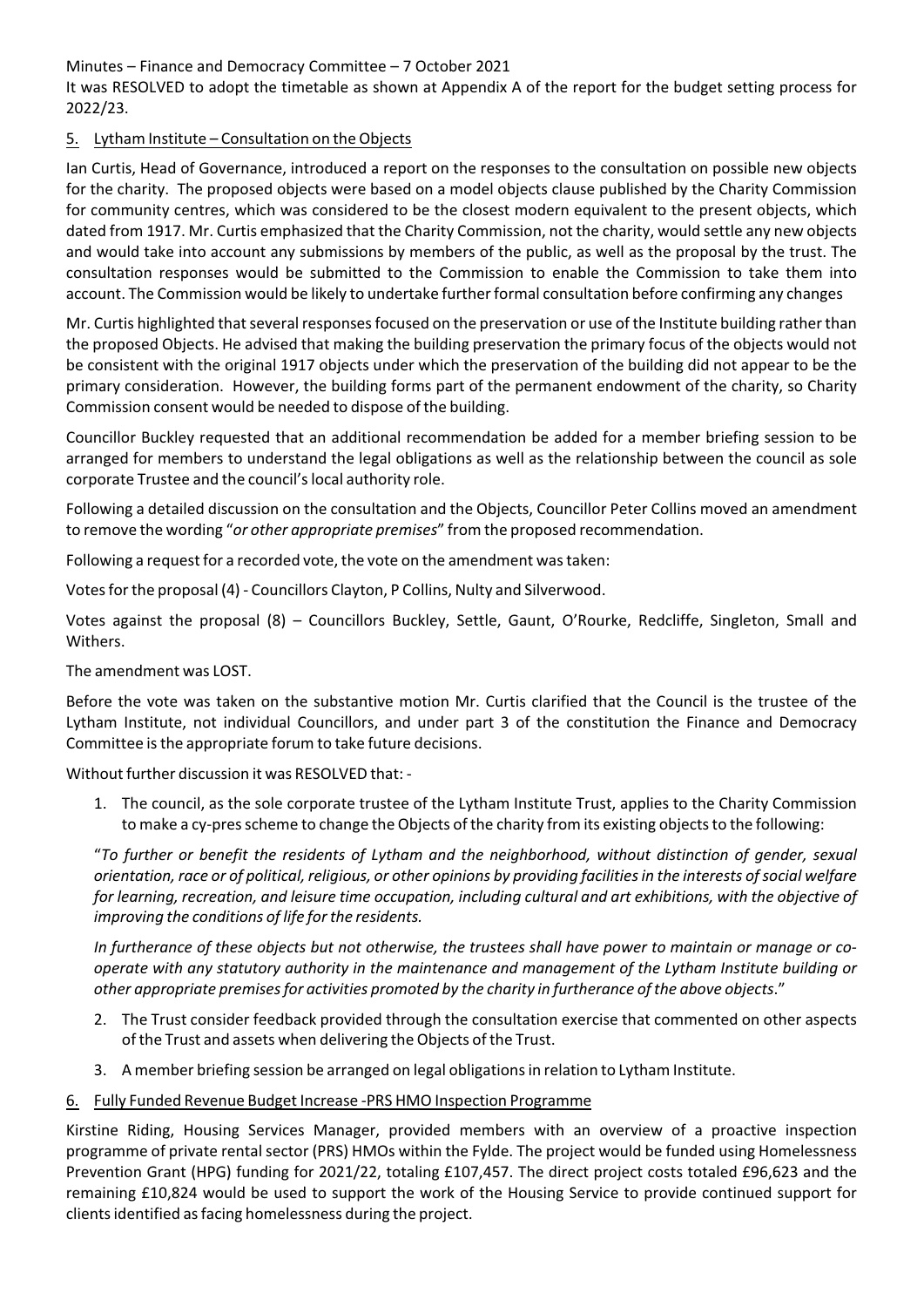Minutes – Finance and Democracy Committee – 7 October 2021

Ms. Riding explained that the proactive approach to inspecting properties within the private rental sector (PRS) maintainsstandards and overall property condition which then assistsin reducing transiency and homelessness.

Following questions from members on the computer systems used, programme of inspections and the types of properties involved it was RESOLVED to:

- 1. Note the contents of the report and the proposed HMO inspection programme, in accordance with Part 1, Chapter 3 of Housing Act 2004, in which local authorities have a statutory duty to maintain housing standards within their district.
- 2. Approve a fully funded revenue budget increase to undertake the proactive inspection programme of HMOsin Fylde forthe total of £96,623 to be met by the HPG (£25,742 21/22 AND £70,881 22/23)
- 3. Approve a fully funded budget increase for 2021/22 for the Housing Services Team for the remainder of the funding in the sum of £10,834 to be used to support the work of the Housing Service to provide continued support for clients facing homelessness in 2021/22 and 2022/23 (£2,000 21/22 and £8,074 22/23)

## 7. Fully Funded Revenue Budget Increase – Domestic Abuse Act 2021

Kirstine Riding presented the report that provided an update on the Domestic Abuse Act 2021 and the new statutory duties placed on Local Authorities. Fylde Council had been awarded funding for 2021/2022 totaling £33,196, to undertake new Part 4 duties and provide support within the local authority area. Funding would be paid on an annual basis in the form of un‐ringfenced grants under Section 31 of the Local Government Act 2003 by MHCLG for a period of 3 years. Fylde Council would work in partnership with Wyre Council and Fylde Coast Women's Aid (FCWA) to support victims and their children and commission a Housing Outreach Worker, employed by FCWA, to engage and support female and male victims and their children.

The role would provide advocacy services for victims with agencies who can help to address the support needs of victims of domestic abuse and initiate measures to support clients in their existing and new homes. The cost of the Housing Outreach Worker is £18,500, based on FCWAs salary structure, for 12 months leaving £14,696 available to enhance other support services in place, for example assistance with legal costs above that budgeted in the project and financial support for victims to move into new accommodation.

Members expressed concern that the budgeted amount for legal costs would not cover anything above and beyond court fees and included a recommendation forthe housing service to investigate.

It was unanimously RESOLVED to: ‐

- 1. Note the contents of the report and the proposed project work in partnership with Wyre Council and Fylde Coast Women's Aid to commission a Housing Outreach Worker to engage and support female and male victims and their children underthe Domestic Abuse Act 2021.
- 2. Approval of a fully funded revenue budget increase for the total of £33,196 to be met by MHCLG New Duties funding (£16,500 21/22 and £16,696 22/23) to undertake new Part IV duties under the Domestic Abuse Act 2021.
- 3. Ask the Housing Service for recommendations for a separate budget for legal representation to be brought back to a future meeting.

#### 8. Elected Member Development Strategy

The Member Development Steering Group (MDSG) presented a revised Elected Member Development Strategy 2021‐2025 to the committee for approval. The strategy reflected current thinking and complemented the Council's Corporate Plan.

It was RESOLVED to approve the revised Elected Member Development Strategy 2021 ‐2025.

#### Information Items

# 9. Corporate Plan Action Update

The information provided informed the committee about progress against the key strategic objectives the council had set out in the corporate plan.

The Chairman proposed the setting up of a Commercial Strategy working group to oversee the revisal of the commercial strategy.